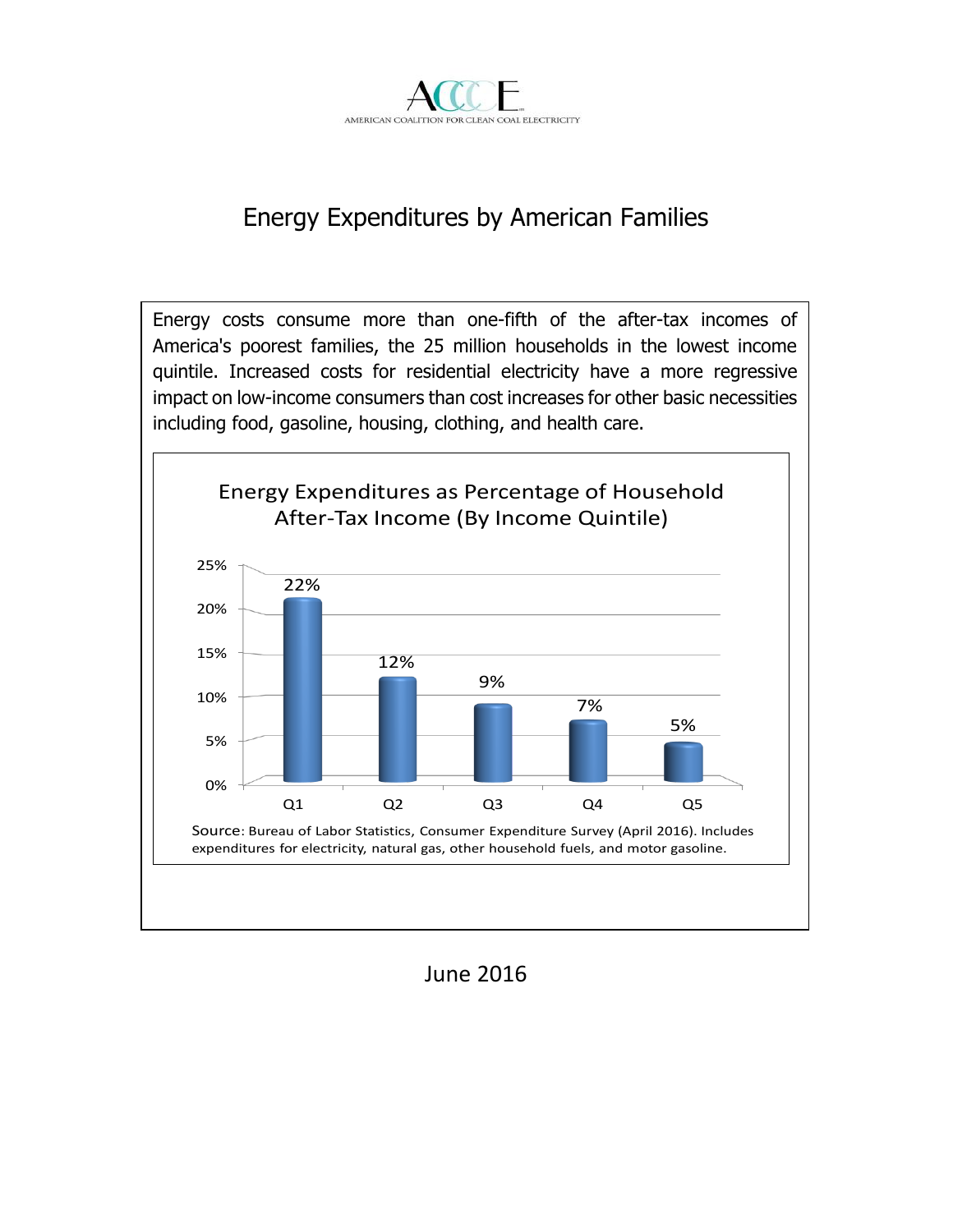## Executive Summary

This report analyzes patterns of consumer expenditures for five categories of basic household necessities by income quintile as reported by the U.S. Bureau of Labor Statistics' Consumer Expenditure Survey for the period from July 2014 to June 2015. Each income quintile represents approximately 25 million American households.

Key findings of the analysis are:

- The average after-tax income of the two lowest income quintiles, representing 51 million households, is \$19,719. This is equivalent to a take-home income of less than \$1,700 per month.
- Residential electricity and motor gasoline are the largest energy expenditures for households in all income quintiles.
- Households in the very lowest income quintile spend 22% of their after-tax income on residential utilities and gasoline, while households in the two lowest quintiles spend 17%. This compares with 5% for households in the top income quintile.
- Black and Hispanic households account for 33% of households in the two lowest income quintiles, compared with 14% in the top income quintile. Senior citizens are similarly overrepresented in the lowest income quintiles.
- Among basic necessities, increases in residential electricity costs have the most regressive impact on low-income households. Electricity expenditures, the most common monthly utility bill, are the least likely to be reduced when a family is confronted with reduced income. Decreases in household income due to unemployment or other factors are more likely to result in greater cutbacks in consumer expenditures for clothing, food and gasoline than for electricity.
- Since 2005, national average electricity prices have increased by 33% in current dollars, and by 7% in constant 2005 dollars. A portion of this increase is due to compliance costs associated with new Clean Air Act and other environmental regulations.
- The real pre-tax incomes of American households have declined across all five income quintiles since 2001. The combination of lower real family incomes and higher residential electricity prices will continue to create difficult family budget choices among lower-income families.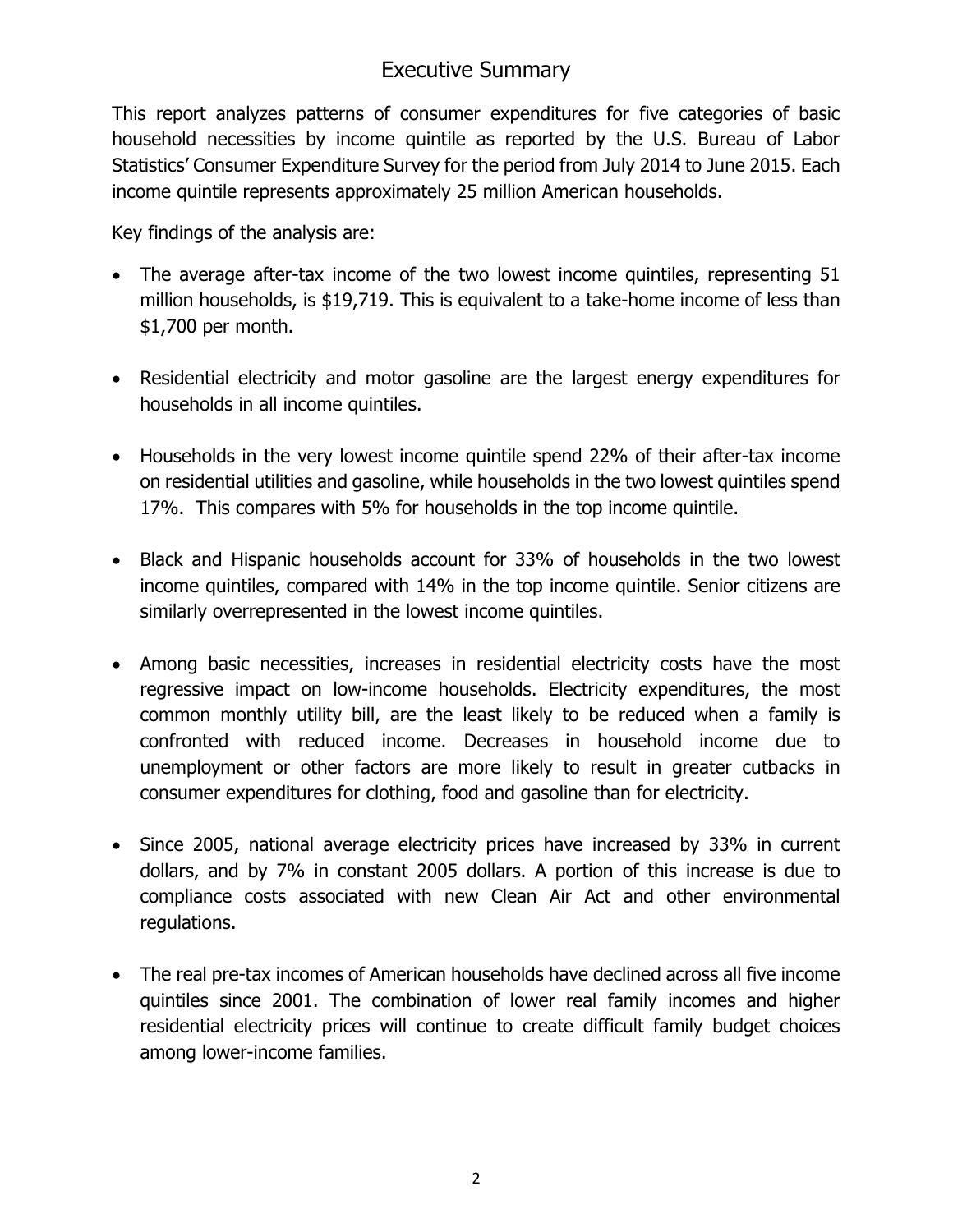## Energy Expenditures by American Families

This report examines consumer expenditures by income quintile as reported by the U.S. Bureau of Labor Statistics' Consumer Expenditure Survey for the period from July 2014 to June 2015 (3Q14-2Q15).<sup>i</sup> BLS surveys the income and expenditure patterns of American households and reports its findings by income quintile. Each income quintile represents approximately 25 million American households.

### Household incomes

The BLS survey estimates that 128 million U.S. households had an average after-tax income of \$59,633 in the 3Q14-2Q15 survey period. Average income before taxes for all U.S. households, including Social Security and other forms of transfer payments, was \$68,662.

The distribution of average household incomes by income quintile is shown below. Households in the lowest income quintile had average after-tax incomes of \$11,155. Households in the second income quintile had an average after-tax income of \$28,283. The average after-tax income of the two lowest income quintiles, representing 51 million households, was \$19,719. This is equivalent to a take-home income of less than \$1,700 per month.



Black and Hispanic families are disproportionately represented among the lower income quintiles. Black and Hispanic households account for one-third of households in the two lowest income quintiles, compared with 14% in the top income quintile. Senior citizens are also overrepresented in the two lowest income quintiles. In 2014, the pre-tax median household income of senior households aged 65 or more was \$36,895, 31% below the U.S. median income of  $$53,657$ .<sup>ii</sup>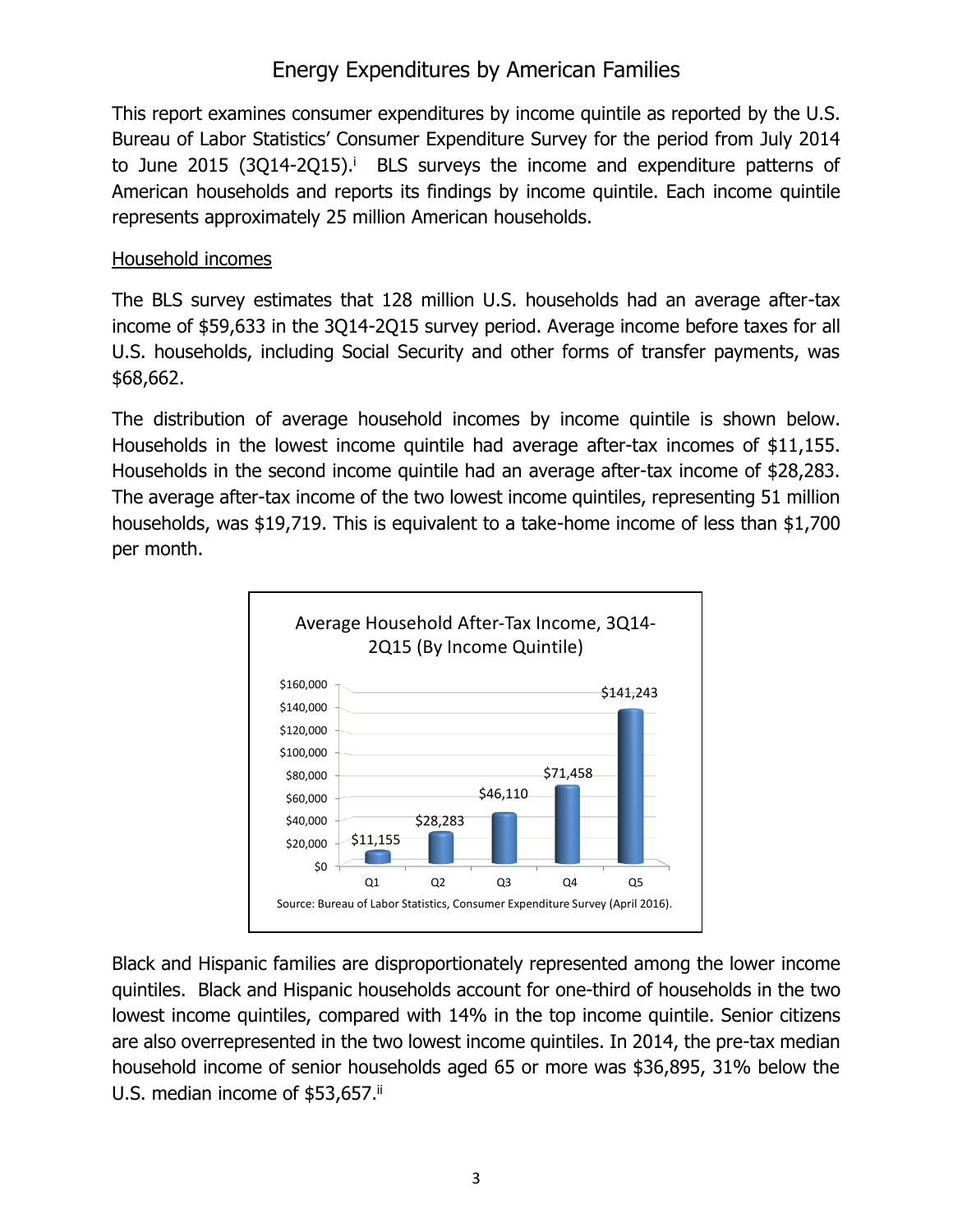

The real pre-tax incomes of American households have declined across all five income quintiles since 2001, measured in constant 2014 dollars. As shown below, the largest percentage losses of income are in the two lowest income quintiles. Households in the lowest quintile lost 14% of their real income between 2001 and 2014. The largest losses of purchasing power – nearly  $$3,000$  – occurred in the second and third income quintiles, representing lower- and middle-income working families. These declining real incomes increase the vulnerability of low- and middle-income households to rising costs for food, energy, and other household necessities.

> Average real U.S. pre-tax household incomes by income quintile, 2001-2014 (In constant 2014\$)

|       | 10       | 20       | 3Q        | 40       | 5Q        |
|-------|----------|----------|-----------|----------|-----------|
| 2001  | \$13,553 | \$34,055 | \$57,002  | \$88,597 | \$195,188 |
| 2014  | \$11,676 | \$31,087 | \$54,041  | \$87,834 | \$194,053 |
| % Chg | $-14%$   | $-9%$    | $-6\%$    | $-1\%$   | $-1\%$    |
| \$Chq | (\$1,877 | \$2,968) | (\$2,961) | (\$763)  | (\$1,135) |

Source: https://www.census.gov/hhes/www/income/data/historical/household/

Real median household income - the midpoint of the income distribution among all households - was \$53,657 in 2014, 6.5% lower than the pre-recession 2007 median, and 7.2% lower than the median household income peak (\$57,843) that occurred in 1999.<sup>iii</sup>

#### Consumer expenditures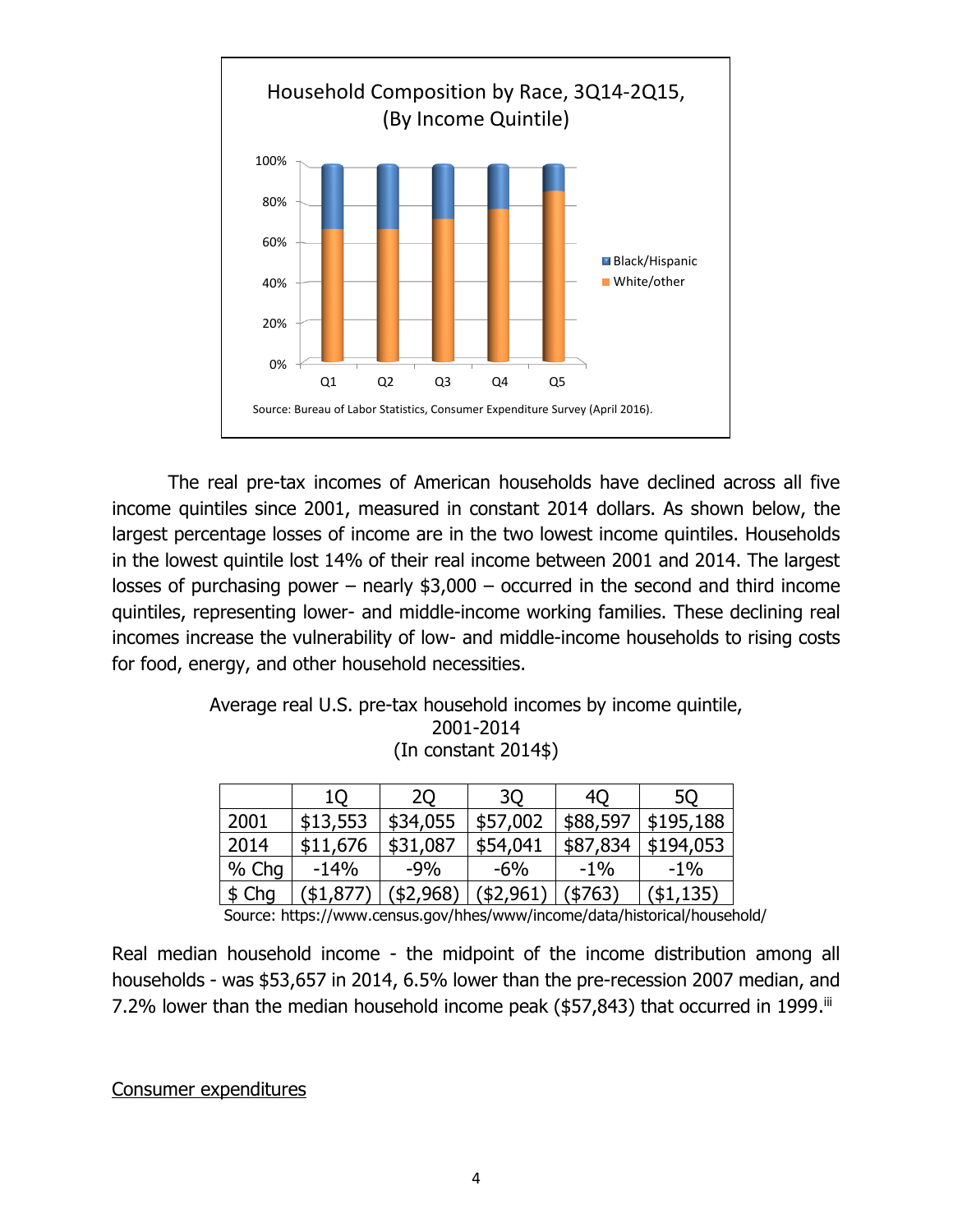The BLS survey estimates household expenditures for all categories of expenses, from basic necessities such as food and housing to luxury items such as jewelry. The chart below shows the increasing levels of expenditures by income quintile for five categories of basic necessities: housing (rent or mortgage payments), food, energy, health care, and clothing. Energy expenditures include those for residential utilities such as electricity, heating oil and natural gas, and motor gasoline.



The largest expenditure category across all income quintiles is housing, followed by food. Expenditures for housing average \$16,085 for all households, compared with \$6,887 for food. Energy and health care expenditures are \$4,318 and \$4,379, respectively.

#### Energy expenditure patterns

Residential electricity and motor gasoline are the largest energy expenditures for households in all income quintiles. As shown below, expenditures for motor gasoline increase rapidly with higher household income, reflecting increased numbers of vehicles and greater vehicle-miles traveled per household. The average U.S. household had 1.9 vehicles in 3Q14-2Q215. Households in the lowest income quintile had 0.9 vehicles per family, while those in the top income quintile had 2.8 vehicles per household.

Household expenditures for electricity increase gradually with higher household income due to larger residential floor space and the increased number and use of appliances and other electronic equipment.<sup>iv</sup> With higher incomes, consumers also tend to substitute natural gas for electricity in home heating, and to increase the efficiency of electricity in lighting and space heating and cooling.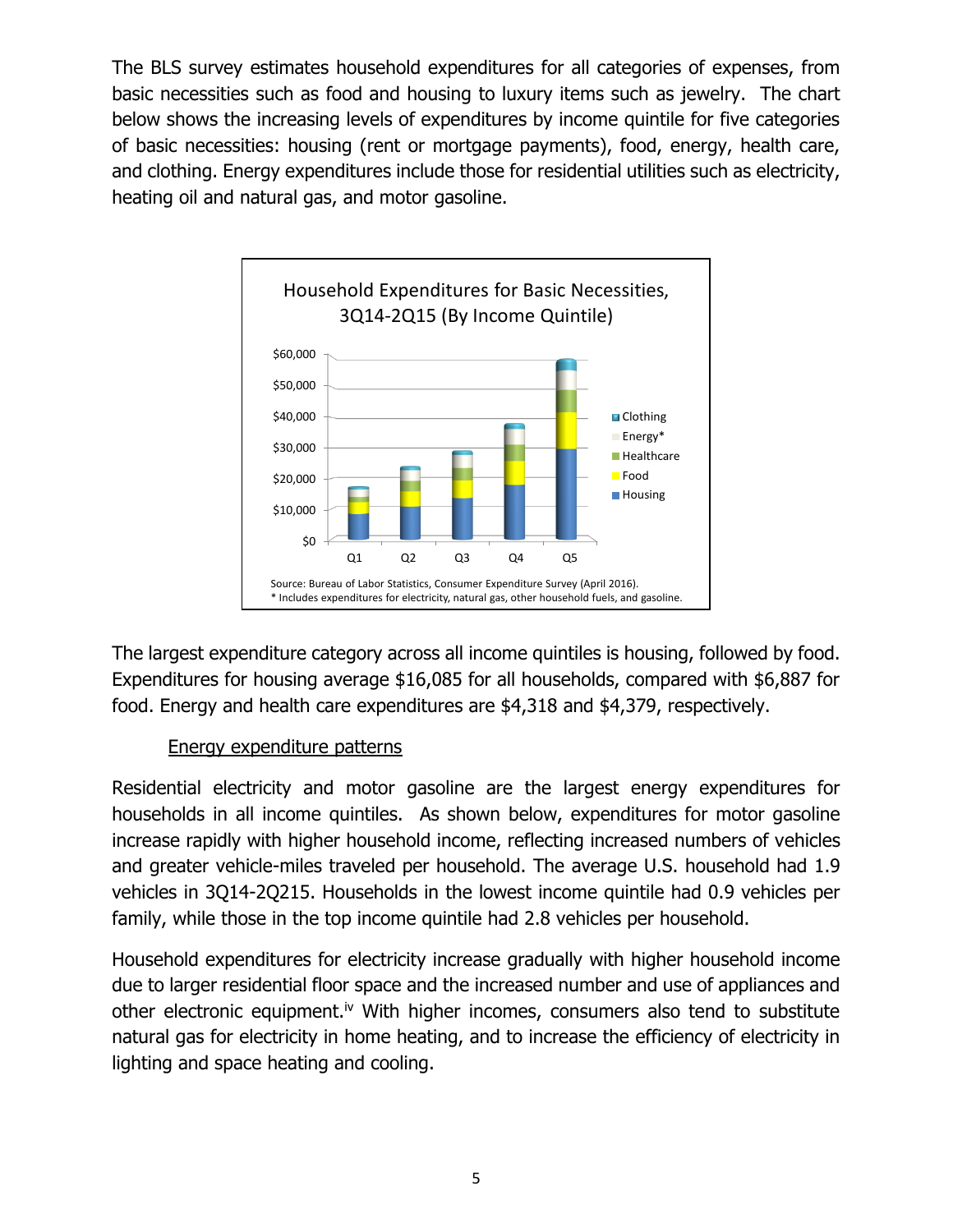

#### Energy cost impacts on family budgets

The share of after-tax income represented by expenditures for residential and transportation energy is depicted in the chart below. Households in the lowest income quintile spend 22% of their after-tax income on residential utilities and gasoline, compared with 5% for households in the top income quintile. Households in the two lowest income quintiles, representing 51 million households, spend an average of 17% of their after-tax incomes on residential energy and gasoline. On average, energy expenditures represented 7% of after-tax income for all U.S. households in Q314-Q215.

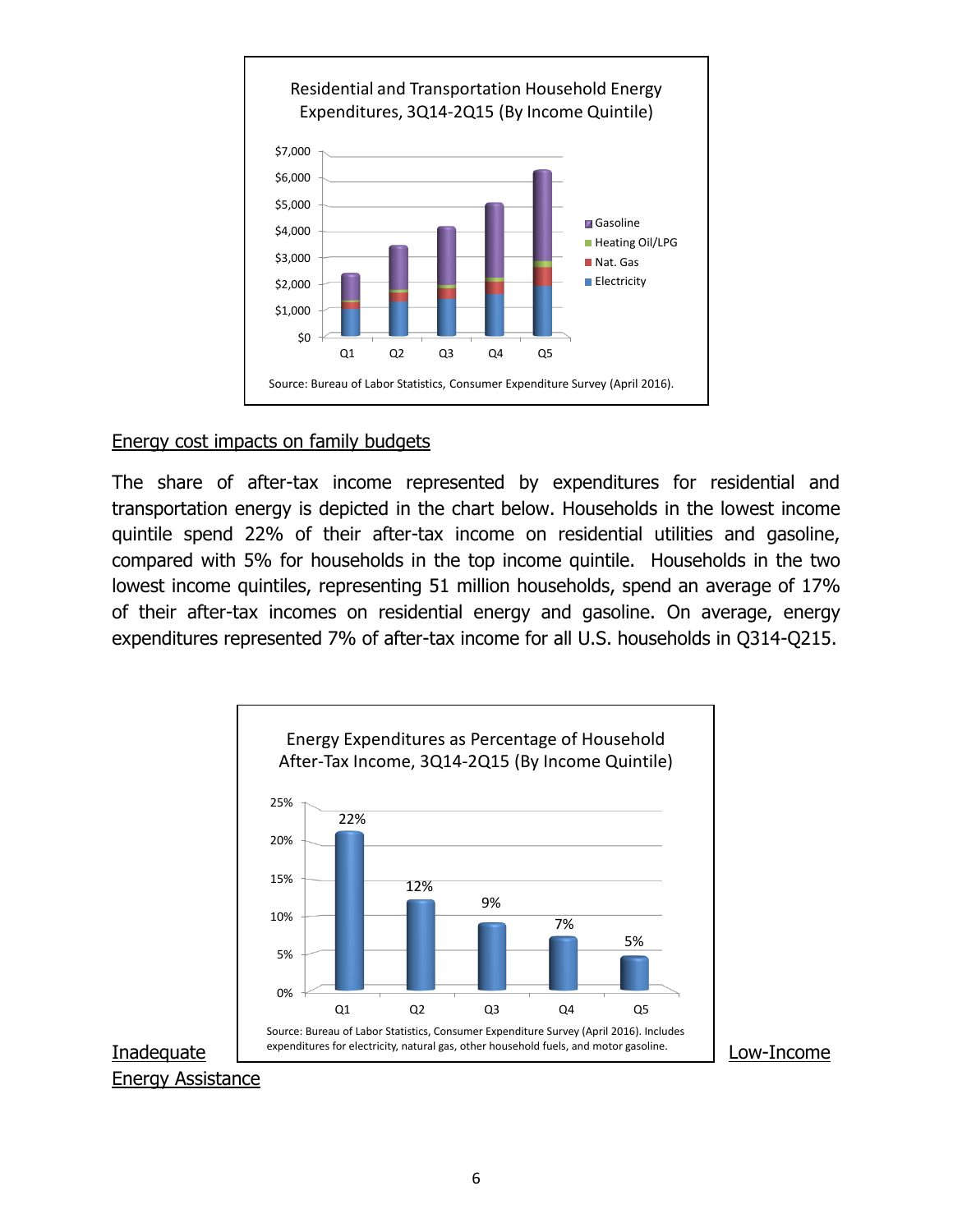Many low-income consumers qualify for energy assistance programs such as LIHEAP, a federal block grant program that funds state energy assistance programs. LIHEAP appropriations have declined in recent years. The FY 2016 program was funded at \$3.4 billion, compared with  $$5.0$  billion in FY 2010. $^{\circ}$  In FY 2010, LIHEAP provided an average benefit of \$467 per household to 8.1 million households. $vi$  Only 22% of the 37 million low-income households potentially qualified to receive benefits that year participated in the LIHEAP program.

#### Income and Energy Use

Among consumer expenditures for basic necessities, energy is the least sensitive to changes in household income. The chart below shows the estimated income elasticities for five basic household expenditures. Income elasticity is a measure of the relative increase in expenditures for each of the five categories of basic necessities in relation to increased household incomes. It is calculated by dividing the percentage change in expenditures for each category of basic necessities by the percentage change in average incomes between the lowest and the highest income quintiles.



With rising household incomes, consumers tend to spend more on clothing, health care, housing, and food than on energy products and services. Similarly, when faced with reduced income, family budgets are likely to cut back expenditures for clothing to a greater extent than energy and other basic necessities.

The BLS survey reveals that residential electricity expenditures are the least sensitive to changes in income among the principal categories of energy expenditures (see chart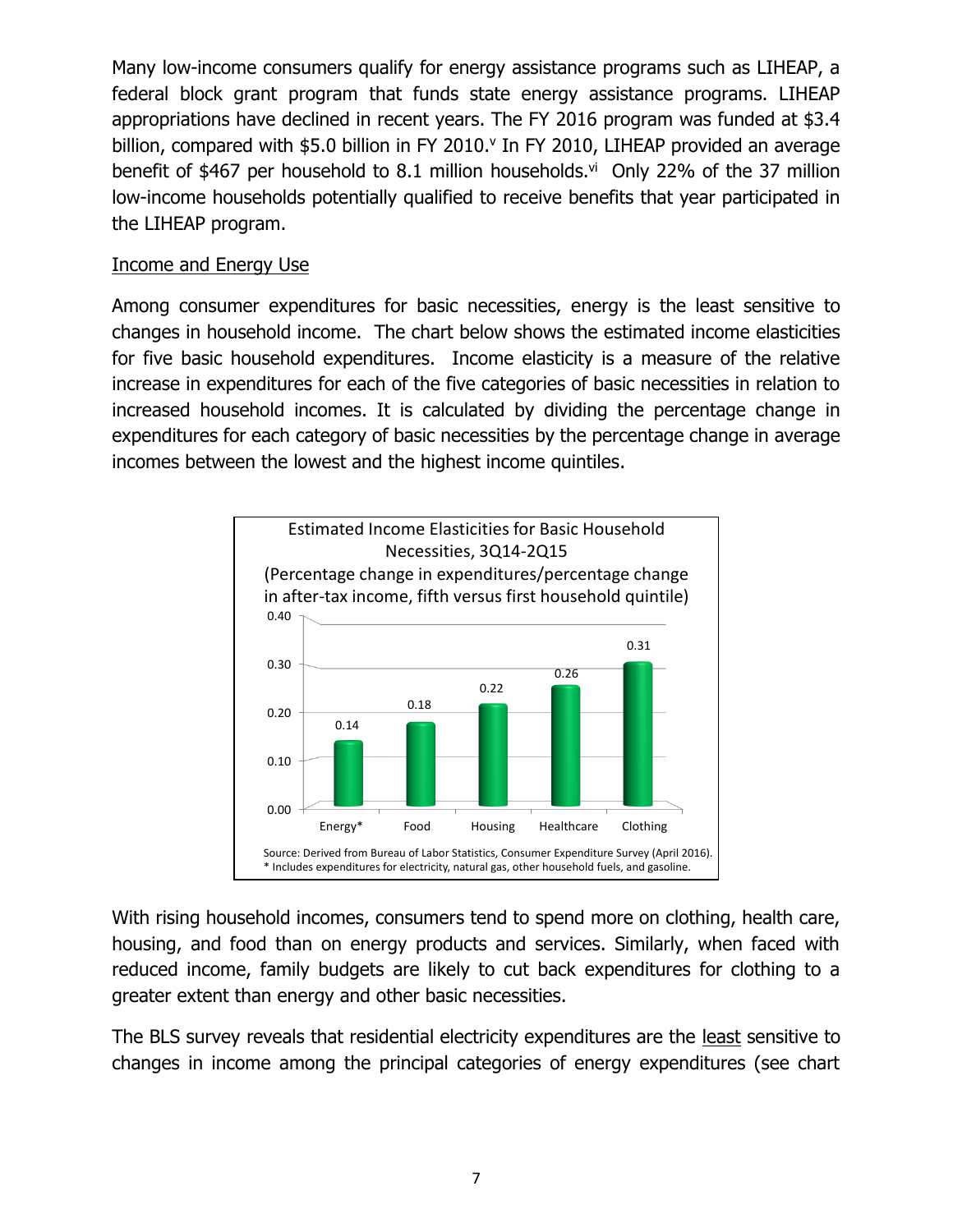below.) As household incomes increase, consumers spend relatively more for heating oil, natural gas, and gasoline than for electricity.

On the other hand, decreases in household income due to unemployment or other factors are more likely to result in greater cutbacks in expenditures for gasoline or other basic necessities than for electricity. Electricity expenditures - the most common monthly utility bill - are the least likely to be reduced when a family is confronted with reduced income.



#### The Regressive Impact of Energy and Other Consumption Taxes

Any increase in the costs of basic household necessities serves as an effective tax on household income. The BLS Consumer Expenditure Survey provides the basis for estimating the relative regressivity of any consumption-based tax or price increase affecting basic necessities such as food or energy. A carbon tax on energy, an increase in electric prices due to government regulation, or higher sales taxes on food and clothing are examples of effective consumption-based taxes reducing available after-tax income.

The table below shows the effective reduction of after-tax household incomes by income quintile for an assumed across-the-board 10% increase in the costs of housing, food, clothing, health care, and energy. For all U.S. households, the largest impacts are in housing (2.7%) and food (1.2%), followed by energy (0.9%), health care (0.7%) and clothing (0.3%).

> Impacts of Assumed 10% Increase in the Costs of Basic Necessities as a Percentage of After-Tax Income,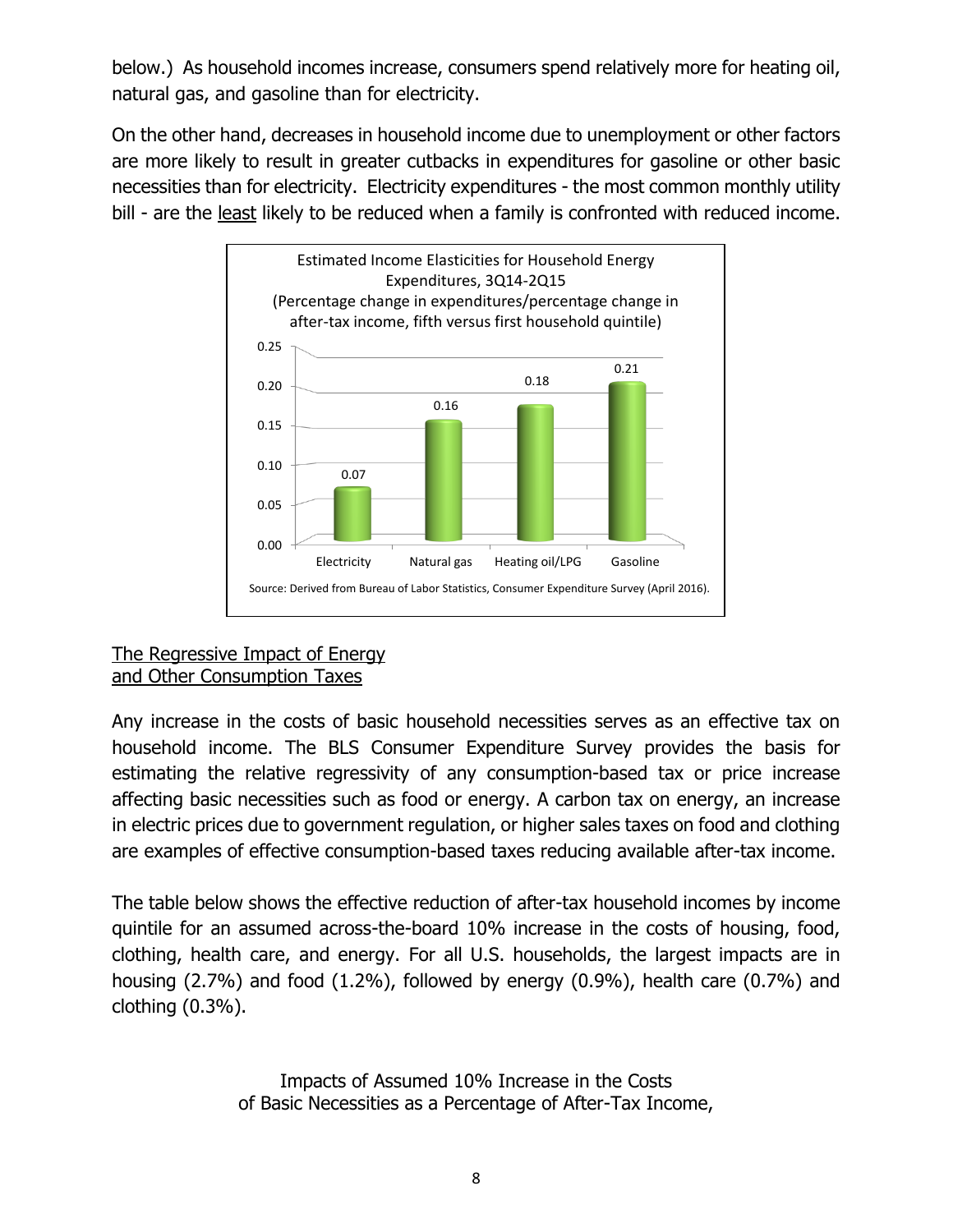### by Income Quintile

| Item               | All H/Hs | 1st Q | 2d Q  | 3d Q  | 4th Q | 5th Q | $Q1/Q5*$ |
|--------------------|----------|-------|-------|-------|-------|-------|----------|
| Housing            | 2.70%    | 7.55% | 3.83% | 2.95% | 2.50% | 2.10% | 3.6      |
| Food               | 1.15%    | 3.44% | 1.75% | 1.25% | 1.10% | 0.85% | 4.0      |
| <b>Health Care</b> | 0.73%    | 1.61% | 1.22% | 0.89% | 0.75% | 0.51% | 3.1      |
| Clothing           | 0.32%    | 0.77% | 0.42% | 0.31% | 0.28% | 0.28% | 2.8      |
| <b>All Energy</b>  | 0.72%    | 2.16% | 1.23% | 0.91% | 0.72% | 0.45% | 4.8      |
| Electricity        | 0.25%    | 0.94% | 0.47% | 0.31% | 0.23% | 0.14% | 6.9      |
| Heat. Oil          | 0.02%    | 0.07% | 0.04% | 0.03% | 0.02% | 0.02% | 4.0      |
| Nat. Gas           | 0.07%    | 0.22% | 0.12% | 0.09% | 0.07% | 0.05% | 4.4      |
| Gasoline           | 0.38%    | 0.93% | 0.60% | 0.49% | 0.40% | 0.25% | 4.8      |

\*Percentage impact on the lowest income quintile divided by the percentage impact on the highest income quintile. This factor measures the relative degree of regressivity of a 10% increase in cost for each good or service.

Source: Derived from Bureau of Labor Statistics, Consumer Expenditure Survey, 3Q14-2Q15 (April 2016).

This illustration shows that cost increases affecting energy goods and services have the most regressive impact on low-income households. Among all basic necessities, increases in residential electricity costs have the most regressive impact, followed by gasoline. Increases in the costs of food, housing, health care, and clothing all have less regressive impacts than energy cost increases.

#### Policy Implications

The highly regressive nature of electricity price increases, together with recent trends in household electricity prices, underscore the importance of maintaining stable and affordable electric prices for lower- and middle-income consumers. Since 2005, national average electricity prices have increased by 33% in current dollars, and by 7% in constant 2005 dollars (see chart below).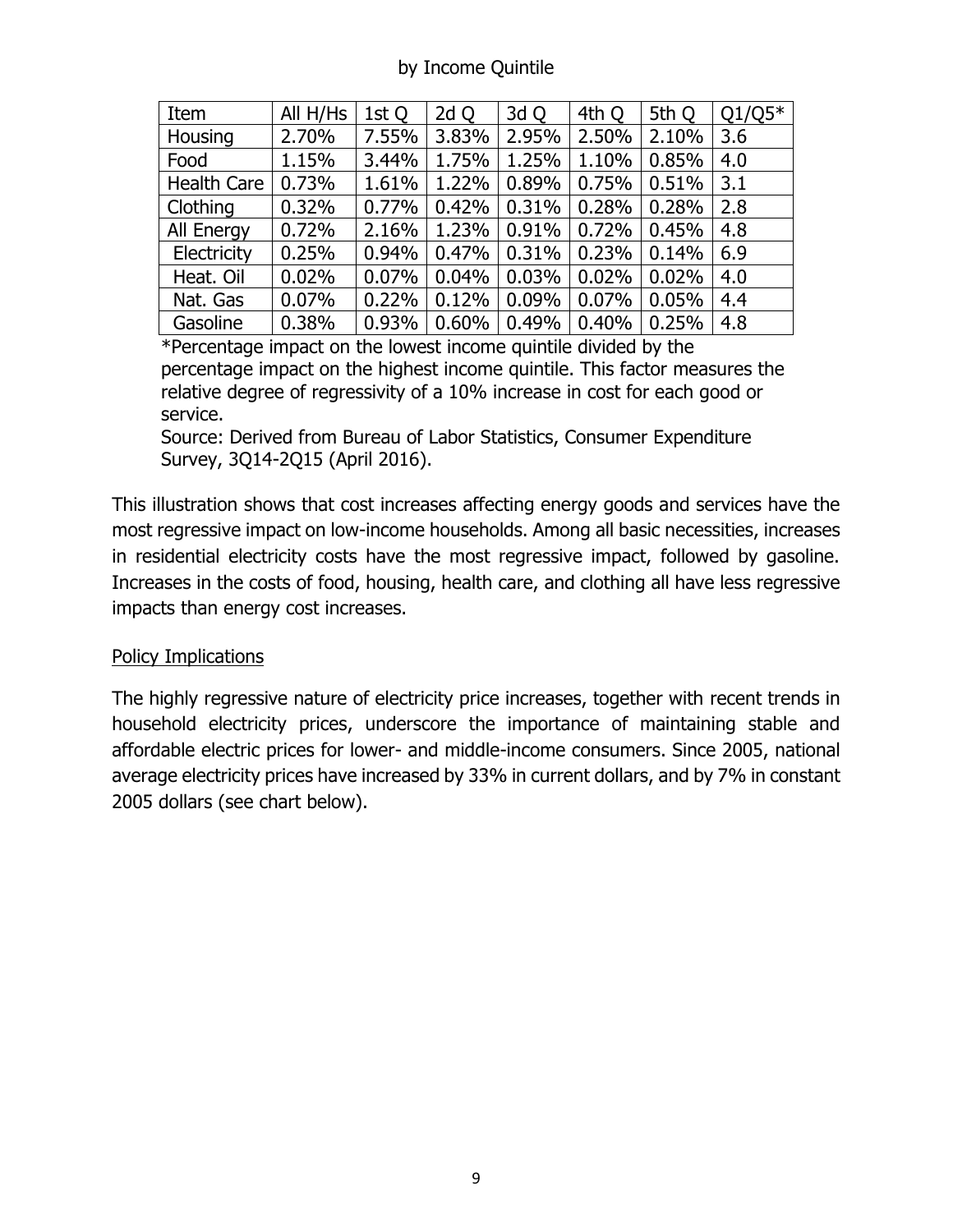

A portion of the increase in residential electricity prices since 2005 is due to the capital and operating costs associated with new emission controls to meet Clean Air Act and other environmental requirements, as well as state laws mandating the construction of renewable energy facilities. The trend toward steadily rising electricity prices is likely to continue:

"We are now in an era of rising electricity prices," said Philip Moeller, a member of the Federal Energy Regulatory Commission, who said the steady reduction in generating capacity across the nation means that prices are headed up. "If you take enough supply out of the system, the price is going to increase.

In fact, the price of electricity has already been rising over the last decade, jumping by double digits in many states, even after accounting for inflation. In California, residential electricity prices shot up 30% between 2006 and 2012, adjusted for inflation, according to Energy Department figures. Experts in the state's energy markets project the price could jump an additional 47% over the next 15 years.

The problems confronting the electricity system are the result of a wide range of forces: new federal regulations on toxic emissions, rules on greenhouse gases, state mandates for renewable power, technical problems at nuclear power plants and unpredictable price trends for natural gas.<sup>vii</sup>

These diverging trends - lower real family incomes and rising residential electricity prices - will continue to create difficult family budget choices among lower-income families.